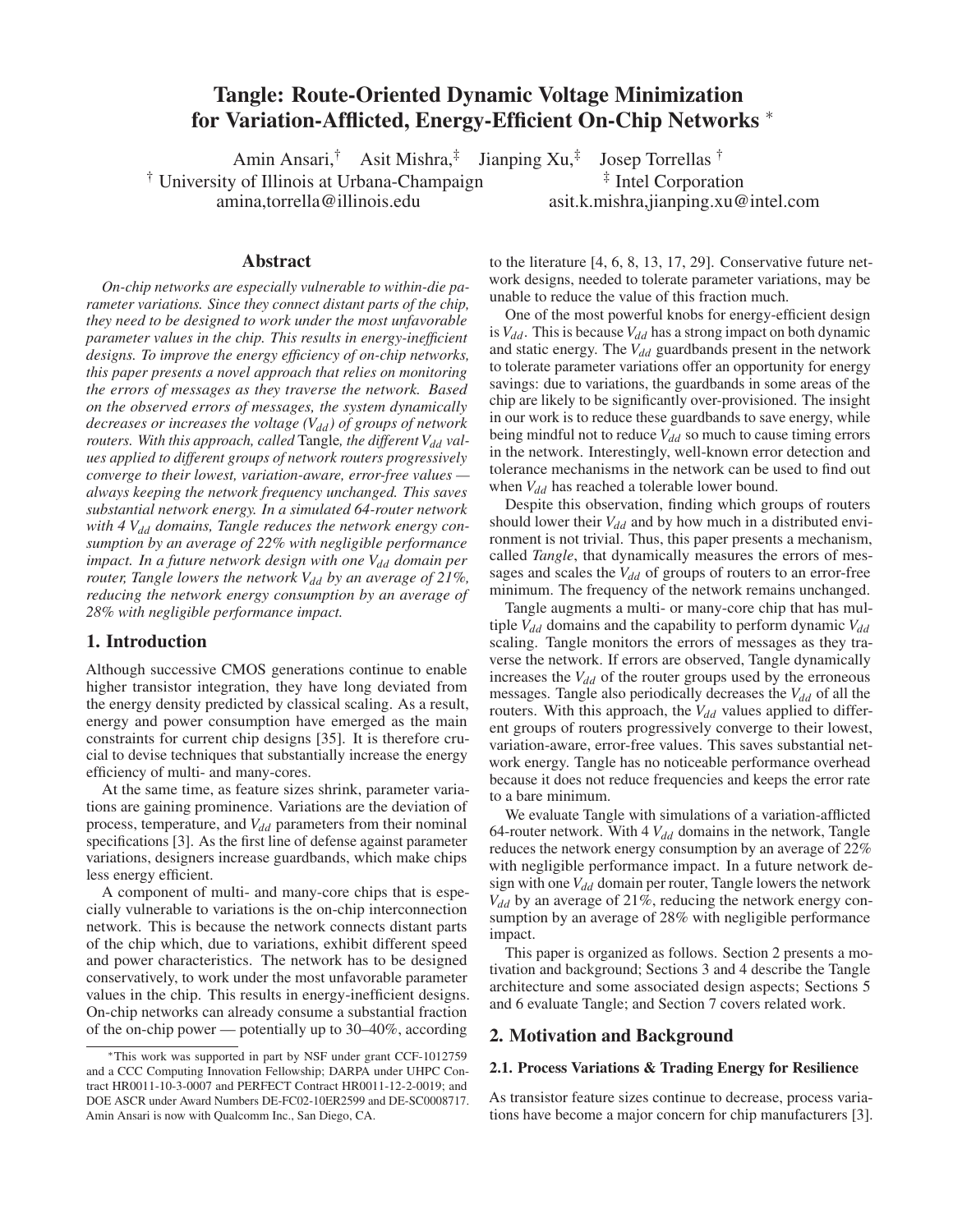Variations manifest at many levels: wafer-to-wafer (W2W), die-to-die (D2D), and within-die (WID). In this paper, we focus on WID variations [31, 42], which are a challenge for network-on-chip (NoC) designs. WID variations include both random and systematic components. The former are primarily due to varying dopant concentrations; the latter are typically caused by the impreciseness of the manufacturing equipment. Systematic variations show a strong spatial correlation, which means that close-by devices have similar systematic values.

WID process variations result in chips that run at lower frequencies and consume more static power than variation-free ones. Indeed, while variation causes some paths to become slower and others faster, the slowest paths determine the chip frequency. Moreover, the exponential nature of the static power dependence on a transistor's threshold voltage  $(V<sub>th</sub>)$  means that transistors that leak little save less power than the power consumed by those that leak a lot. Finally, given the resulting uncertainties, variation-afflicted designs include wider *V<sub>dd</sub>* and frequency (*f*) guardbands, which make them even less efficient.

The wider guardbands present in variation-afflicted designs open up the opportunity to improve energy efficiency by carefully trading it off for resilience. The idea involves aggressively reducing the guardbands of the design while, at the same time, providing the capability to detect and correct any resulting errors. The advantage of this approach is that substantial energy savings can be attained.

We see this approach as part of a wider trend of tradingoff energy efficiency for resilience. For example, some researchers propose timing speculation in the pipeline, such as in Razor [10] and BlueShift [15]. In these designs, a core is clocked at an unsafe *f* while a special latch or an extra core can detect and correct any resulting error. Other researchers propose to save energy by reducing the refresh rate of onchip DRAM memories, while increasing the strength of their ECC codes [51]. Finally, other designs are made tolerant to approximate computations to save energy [11].

This paper is inspired by this trend. Our goal is to save energy, while always keeping the execution correct.

### 2.2. Fault Model

We model a variation-afflicted NoC at an aggressive process technology, as we progressively reduce its  $V_{dd}$  at a fixed  $f$ . We use the VARIUS-NTV [21] model to model process variations and the resulting timing faults that occur when the guardbands of the devices are reduced.

As the *V<sub>dd</sub>* decreases, some logic paths that, due to process variation, are especially slow, start missing timing under certain logic values [42]. These are timing violations that can be categorized as intermittent faults. As the *V*<sub>dd</sub> keeps decreasing, the fault rate increases. The model provides a certain probability of a timing fault for each path in the NoC. When a fault in the NoC occurs, we assume that it causes an error in the NoC that would result in an incorrect program execution. Consequently, we need to detect it and handle it.

### 2.3. Enabling Technology: Inexpensive  $V_{dd}$  Regulation

To adapt the NoC to WID process variations, we design it with multiple *V<sub>dd</sub>* domains. In this way, the NoC regions whose systematic variations make them slow can be operated at relatively higher  $V_{dd}$ , while those that are fast are operated at relatively lower  $V_{dd}$ . However, using many switching voltage regulators (SVRs), either on- or off-chip, to support multiple  $V_{dd}$  domains is expensive [7]. First, their power efficiency is around 90% in the best case, and often lower under real operating conditions. Second, on-chip SVRs take substantial area, while off-chip SVRs require many pins and board hardware. For these reasons, with tried-and-tested current technology, it is hard to justify more than a handful of on-chip SVRs, even for a large chip — e.g.,  $4-8$  SVRs.

However, upcoming technology will change this. Voltage regulators for a large chip may be hierarchical [14]. The first level is composed of one or a handful of SVRs, placed on a stacked die with devices optimized for the SVR inductances. The second level is composed of many on-chip low-drop-out (LDO) voltage regulators. Each LDO is connected to one of the first-level SVRs and provides the  $V_{dd}$  for, say, a single router. LDOs have a very high efficiency if the ratio of their output  $(V<sub>O</sub>)$  to input  $(V<sub>I</sub>)$  voltages is close to 1. Thanks to systematic variation, the LDOs in a region of the chip will need to provide very similar  $V_O$ . Since they take their  $V_I$  from the same firstlevel SVR and their  $V<sub>O</sub>$  is similar, their efficiency can be close to 95%. In addition, their area is negligible: their hardware reuses a power-gating circuit. Such circuit is already likely to be present to power-gate the router. Finally, level converters between the resulting  $V_{dd}$  domains can be designed efficiently, by combining them with the latches [20].

Therefore, we propose two designs of Tangle. The first one applies to current chips and uses only a handful of  $V_{dd}$  domains in the NoC; the second applies to a future chip that uses one LDO (and hence one  $V_{dd}$  domain) per NoC router.

### 3. Tangle Architecture

In this section, we first present the high-level idea behind Tangle. Then, we describe the architecture in detail.

### 3.1. Key Idea

Given a large multi-core chip where the NoC has multiple *Vdd* domains, our goal is to operate the NoC at the minimum possible *V<sub>dd</sub>* values for these domains, without sacrificing correctness or incurring any noticeable performance penalty. As discussed in Section 2, reducing *V<sub>dd</sub>* can cause timing errors in the logic paths. Therefore, we are interested in an effective architectural mechanism that finds the lowest possible  $V_{dd}$ at which groups of routers can operate with very low error rates. For this, we will take advantage of inexpensive NoC mechanisms to detect and tolerate errors.

Tangle is our proposed low-cost solution for finding the  $V_{dd}$  of the NoC domains. Rather than using static  $V_{dd}$  values, Tangle determines these  $V_{dd}$  dynamically, adapting to the workload and temperature conditions. In this way, Tangle avoids exhaustive, expensive testing at manufacturing time [38]. Furthermore, dynamic  $V_{dd}$  setting also enables Tangle to adapt to aging effects [48, 50].

To guarantee the correct operation of the system, Tangle sets the initial  $V_{dd}$  of all the NoC routers to the nominal  $V_{dd}$ of the target process technology (e.g., 800*mV*). This nominal *Vdd* guarantees fault-free operation. Then, Tangle gradually decreases the  $V_{dd}$  of groups of routers, and monitors the opera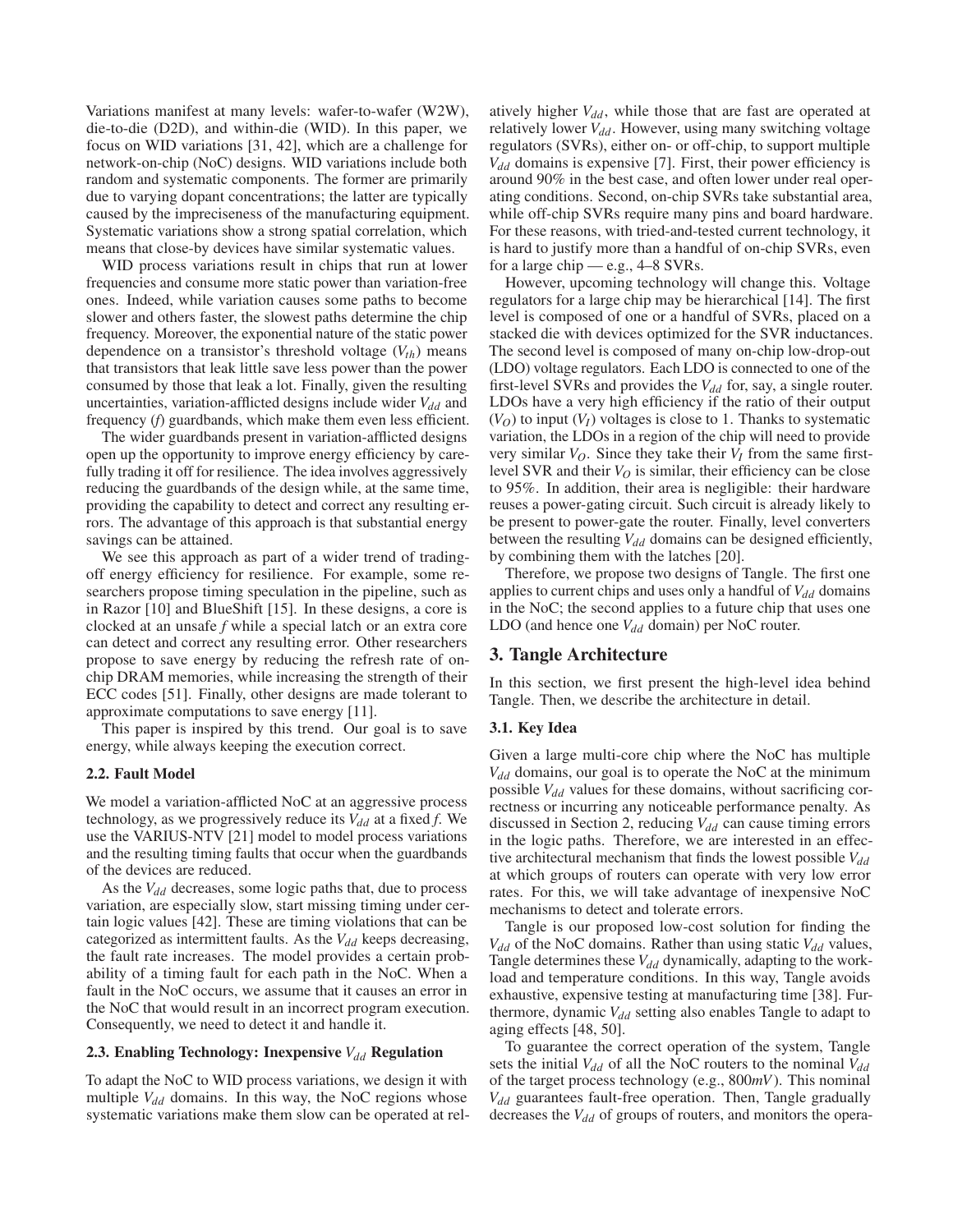tion to maintain correctness. To monitor the system behavior, Tangle uses error detection codes, which can detect errors when critical paths in the circuit become too slow.

Error detection can happen at different levels. We can either perform end-to-end (network level) checking or switch-toswitch (link level) checking. In end-to-end checking, encoding happens at a message's source node and the check at the destination node. In contrast, in switch-to-switch checking, an error check is performed at every single router. The main advantage of end-to-end checking is the overall low cost of error checking, both in terms of energy and area [36]. This gives us the opportunity to use stronger error detection codes as well. On the other hand, switch-to-switch checking improves the error detection latency and reduces retransmission buffer size. Given that our overriding goal is energy efficiency, Tangle performs end-to-end error detection. For this purpose, we use the end-to-end error detection and retransmission scheme proposed in [23]. We account for all the scheme's overheads and do not extend it with new routing algorithms or flow control schemes. As shown in [23], for low error rates, which is certainly the case for our scheme, the performance overhead and buffer requirements are not drastically different between endto-end and switch-to-switch error detection and retransmission techniques.

In Tangle,  $V_{dd}$  tuning is performed by a *Reliability Management Unit (RMU)*. The RMU manages the  $V_{dd}$  of the domains in the NoC. Whenever an error is detected at an end node, a signal is sent to the RMU, requesting an increase in the  $V_{dd}$  of the router groups in the path taken by the erroneous message. For this, we take advantage of deterministic routing. Given the source and destination of a flit, the RMU knows which routers this flit went through. Therefore, the error has happened in one of the routers in the path. After the  $V_{dd}$  increase, the flit is retransmitted from the source node.

In the next few sections, for simplicity and without loss of generality, we will assume that each NoC router has a  $V_{dd}$  domain of its own. Later, we describe the small changes required when each  $V_{dd}$  domain has a group of routers.

### 3.2. Supply Voltage Tuning

Tangle starts with a high  $V_{dd}$  value and gradually reduces it until it observes errors in the NoC. To achieve this, we first introduce the concept of *epoch*. An epoch is the fixed time interval between two consecutive reductions of the  $V_{dd}$  of all of the routers in the NoC. At the beginning of each epoch, Tangle reduces the  $V_{dd}$  of all the routers in the system by  $\Delta V_{dec}$ . Then, for the rest of the epoch, Tangle monitors the errors that occur in the system. If it observes an error, it increases the  $V_{dd}$  for a subset of the routers by  $\Delta V_{inc}$ , as will be described later.

An epoch needs to be large enough so that the performance overhead of  $V_{dd}$  tunings is minimal. At the same time, it should be short enough to allow routers to attain their target  $V_{dd}$  with a short delay. As will be discussed in the evaluation, we choose an epoch of 50,000 cycles, which allows the routers to reach their target  $V_{dd}$  after a few tens of epochs (i.e., in a few milliseconds).

Figure 1 shows an example of the changes in the  $V_{dd}$  of a router over time. The figure shows nine consecutive epochs. The initial  $V_{dd}$  is around 800 $mV$ , and it gradually reduces. At



Figure 1: Changes to the *V<sub>dd</sub>* of a router over time in Tangle.

the beginning of each epoch, *V*<sub>dd</sub> is reduced by Δ*V*<sub>dec</sub>. However, Δ*Vdec* is not constant; it is determined dynamically depending on the current  $V_{dd}$  value as follows:

$$
\Delta V_{dec_i} = \begin{cases} 0 \, mV & \text{if } V_i < 500 \, mV \\ \, Max\{V_{MinStep}, \frac{V_i - V_{AvgTest}}{5}\} & \text{if } V_i > 500 \, mV \end{cases}
$$

where  $V_{MinStep}$  is the minimum  $V_{dd}$  tuning step for the  $V_{dd}$ regulator. In this formula, if the  $V_{dd}$  for router *i* (i.e.,  $V_i$ ) is lower than 500*mV*, we do not allow it to get any lower. The reason why we pick 500*mV* is that, as we will see, our process variation analysis shows that no router can operate correctly below this  $V_{dd}$ . For this low  $V_{dd}$ , we set the step size of  $V_{dd}$ increase  $(\Delta V_{inc_i})$  to  $V_{MinStep}$ .

For  $V_{dd}$  higher than 500*mV*,  $\Delta V_{dec_i}$  is determined dynamically based on the current  $V_{dd}$  of the router (i.e.,  $V_i$ ). In this formula,  $V_{AvgTest}$  stands for the average sustainable  $V_{dd}$  of all the routers in the system, which is measured during the manufacturing-testing time. For instance, as we will see, given our variation profile, this *VAvgTest* is around 650*mV*.

We can also derive  $V_{AvgTest}$  without relying on measurements at manufacturing-testing time. In this case, we start the system at 800 $mV$  and use a fixed  $\Delta V_{dec_i}$  equal to  $V_{MinStep}$ . Then, as the  $V_{dd}$  of the routers decrease, when they become stable after a certain number of epochs, we set *VAvgTest* to the average value of all of them. Once we have  $V_{AvgTest}$ , we can use a dynamic value of  $\Delta V_{dec_i}$  according to the formula from that point forward.

Finally, for the higher values of  $V_i$ , we set  $\Delta V_{inc_i}$  to be equal to  $\Delta V_{dec_i}$  (we will discuss this aspect later). Hence,  $\Delta V_{inc_i}$  also gradually shrinks, as we get closer to lower  $V_{dd}$  values, and finally becomes equal to *VMinStep*.

The reason why we reduce  $\Delta V_{dec}$  as we lower the  $V_{dd}$  of a router is to minimize the oscillations around the optimal  $V_{dd}$ value. We start to reduce  $V_{dd}$  fast and, as we get to lower values, we slow down the process. In Figure 1, in the first epoch, we reduce the  $V_{dd}$  of the router by around 60*mV*, whereas in the next epoch we reduce it by 50*mV*. However,  $\Delta V_{dec}$  cannot be reduced beyond a certain threshold that is determined by the physical properties of the voltage regulator. During epoch 4, after we reduce the  $V_{dd}$  to around 620 $mV$ , the system observes an error and we increase the  $V_{dd}$  back to its value before this epoch starts. In our design space exploration (Section 6.2.1), we show that setting the value of Δ*Vinc* to be equal to Δ*Vdec* gives us the best results. This is mainly because an equal value allows the complete cancellation of a wrong  $V_{dd}$  decrement. In epoch 5, no error happens. Nonetheless, in epoch 6, two errors happen, and we increase  $V_{dd}$  by two  $\Delta V_{inc}$ . As will be described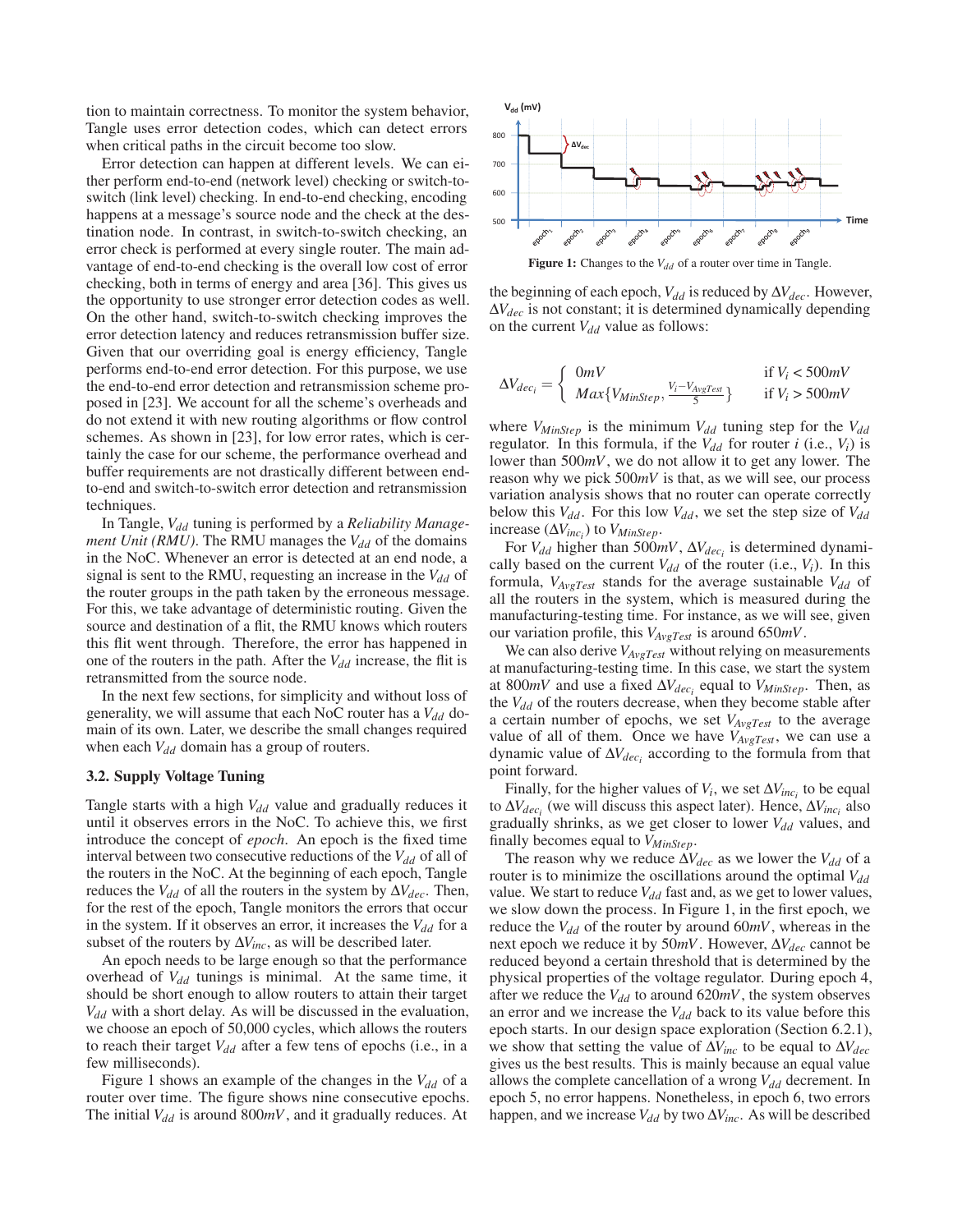in Section 3.5, because of our  $V_{dd}$  tuning algorithm, the  $V_{dd}$  of a router could be increased many times during an epoch. Thus, we introduce a threshold for the maximum number of times that the  $V_{dd}$  of a router can be increased in a single epoch. In Section 6.2.2, we sweep this parameter and decide to allow at most 2  $V_{dd}$  increases per epoch. In epoch 8, we observe 3 errors. However, only 2  $V_{dd}$  increases are performed during this epoch. Finally, in epoch 9, the  $V_{dd}$  of the router is increased again due to two errors.

As we can see, with Tangle, the  $V_{dd}$  of the routers converge to a state with tiny oscillations. Such oscillations are tolerable because the cost of error detection and tolerance is very small.

### 3.3. Error Detection

We merely rely on error detection because error correction is not an attractive choice for our application. This is because most error correction codes have the ability to fix a very limited number of errors in a word. For example, Single Error Correction Double Error Detection (SECDED), a form of Hamming codes which is widely used in memory systems, can only fix a single bit error in each word. In our system, as we reduce *Vdd*, there may be flits with multiple bit errors. Consequently, to guarantee correct operation, SECDED and other relatively simple ECCs would not be appropriate. We would need an ECC that has the ability to fix errors in several of the bits of a transmitting flit. Applying a strong ECC such as Orthogonal Latin Square Codes (OLSCs) [18] or BCH codes [5] is not practical for several reasons. First, the cost of the extra code bits that need to be transferred is comparable to the size of the flit itself. Second, the error checking and correction is too costly in terms of energy consumption. Third, the encoder and decoder for such a strong code have high complexity and area overhead [22]. Finally, the latency of such a complex error detection and correction would have a non-trivial impact on the performance of the system.

For these reasons, we employ error detection codes, which have lower overheads. Low-cost end-to-end error detection with Cyclic Redundancy Codes (CRCs) is attractive. CRCs are commonly used in embedded systems and networks for detecting data corruption [26]. However, we need to use a CRC polynomial that suits our design. We use WCDMA-8 with the following polynomial:  $x^8 + x^7 + x^4 + x^3 + x + 1$ . This is divisible by  $x + 1$ , meaning that it can catch any odd number of errors [26]. In addition, assuming a 100-core chip with a 1*GHz* clock and one message every 10 cycles per core, the system can operate without any undetected errors for thousands of centuries. This means that even a 7-bit CRC code might be enough for our purpose. However, we choose WCDMA-8 since there has been a lot of empirical and mathematical analysis on the strength of the code.

### 3.4. Voltage Tuning Invocation

When a destination node detects an error, it drops the message and waits for a retransmission from the source node. The source node has a watchdog timer for each message. A message is removed from the source node's outgoing buffer only when the response for it is received. Otherwise, after the watchdog timer reaches a certain value, the source node assumes that the message could not get to the destination because of

an error, or that the message was faulty when it was received by the destination node. At this point, the source node sends a signal to the RMU to initiate a  $V_{dd}$  increase for the routers in the expected message path. While the  $V_{dd}$  of a router (e.g.,  $R_i$ ) is adjusted, the network is not disabled. Instead, the routers connected to  $R_j$  get a signal as if the incoming buffers in  $R_j$ are full and cannot accept any more flits. Hence, such routers temporarily buffer the flits to be sent to  $R_i$ .

#### 3.5. Voltage Tuning Algorithm

When the RMU is notified of an error, it obtains the message path information from the source node. Given deterministic routing, the RMU knows what are the routers that the message was supposed to go through. Then, the RMU only increases the  $V_{dd}$  of the routers in that path. After the  $V_{dd}$  of these routers is increased by  $\Delta V_{inc}$ , since there may still be faulty messages in the network, the  $V_{dd}$  of these routers is not increased again for a short period. The duration of such a *Hold* period is determined based on the average length of a path in the NoC, depth of the input/output buffers, number of virtual channels, and number of stages in a router (Section 5).

Figure 2 shows an example of how Tangle works for a 4x4 mesh NoC. In the figure, the routers with darker colors are slower due to process variations. Figure 2a shows the initial state, where all the routers receive the nominal  $V_{dd}$  of 800*mV*. All messages are transmitted without errors. In the next few epochs, the  $V_{dd}$  of all the routers is reduced while there are no errors. Figure 2b shows the NoC when the *V*<sub>dd</sub> of all the routers is 700*mV*. At this point, when a message is transferred from  $R_{1,1}$  to  $R_{4,4}$ , two faults happen along the way in the slowest routers  $R_{1,4}$  and  $R_{4,4}$ . At the destination node, the CRC check detects an error and the RMU increases the  $V_{dd}$  of all the routers in this path by one Δ*Vinc* to 730*mV* (Figure 2c). Figure 2d shows the next epoch, where first the *V*<sub>dd</sub> of all the routers is reduced by 20*mV*. Then, a flit transmitted from *R*3,<sup>1</sup> to  $R_{4,4}$  suffers an error in two routers. Therefore, the  $V_{dd}$  of all the routers in this path is increased by 20*mV*. Next, Figure 2e shows a retransmission of the message. However, the  $V_{dd}$  of  $R_{3,1}$  is still too low and an error occurs. Hence, the  $V_{dd}$  of all the routers in that path is raised by another 20*mV*. Tangle continues to change the  $V_{dd}$  of the routers while gradually reducing the  $\Delta V_{inc}$  and  $\Delta V_{dec}$  so that the system becomes stable around the optimal  $V_{dd}$  for all the routers. Figure 2f shows the steady state, where all the routers operate at low  $V_{dd}$  while observing minimal error rates and performance loss.

Slow routers will be at the intersection of many faulty paths. This is shown in Figure 3. In the figure, the route that goes from  $R_{1,1}$  to  $R_{4,2}$  first fails. Hence the  $V_{dd}$  of all the routers in this path is increased. However, since the  $V_{dd}$  of  $R_{2,2}$  is not high enough, the route that goes from  $R_{2,1}$  to  $R_{3,4}$  encounters an error. The overlap of these faulty paths causes the *V*<sub>dd</sub> of  $R_{2,2}$  to raise at a faster rate than in the other routers. Therefore, in Tangle, the  $V_{dd}$  of the slowest routers increases faster than that of other routers.

### 3.6. Multiple Routers per *V<sub>dd</sub>* Domain

In a chip with current-technology voltage regulators, each NoC *Vdd* domain will include multiple routers — e.g., 8 routers. In this case, the Tangle algorithm remains largely the same. The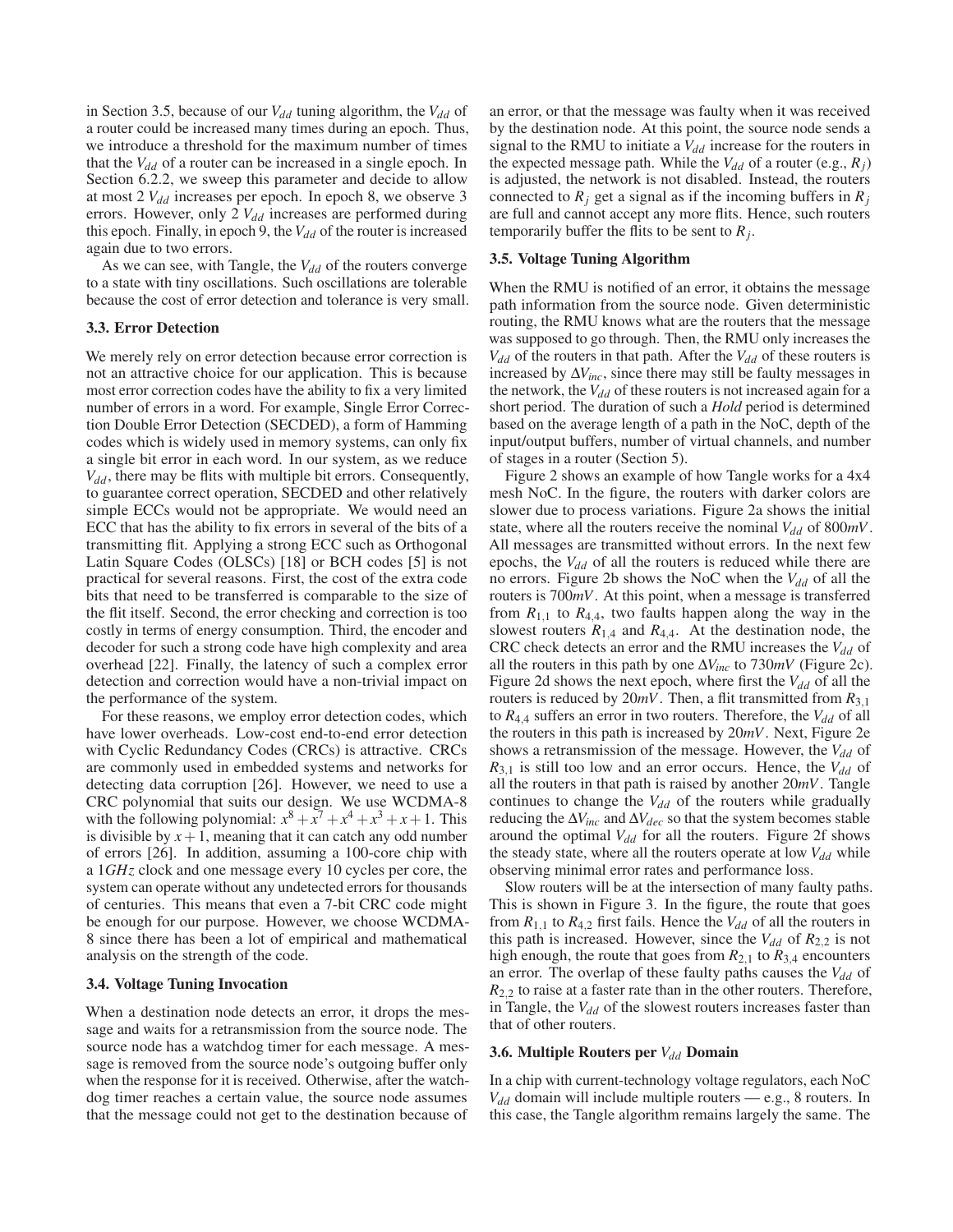

Figure 2: High-level example of Tangle's V<sub>dd</sub> tuning algorithm for a 4x4 mesh NoC. Here, darker routers are slower due to process variations.

one change is that, when Tangle increases the  $V_{dd}$  of the routers in the path of a faulty message, it does so by increasing the *Vdd* of the *domains* traversed by the message. Such domains contain routers that were not in the path of the message.

With this design, the average steady-state  $V_{dd}$  of the routers ends up being higher than if each router had its own domain. This is because fast routers that could operate at a low  $V_{dd}$  now have to use a  $V_{dd}$  as high as the one needed by the slowest router in their domain. With higher steady-state  $V_{dd}$  values, the energy savings will be lower. For the same reason, the time to convergence to steady-state  $V_{dd}$  will be shorter. In all of our experiments, the  $V_{dd}$  always converged to a steady-state value.



Figure 3: Slow routers are at the intersection of many faulty paths.

### 4. Tangle Design Aspects

### 4.1. Dealing with Contention

In workloads with high network traffic, there will be contention. Although long-duration message stalls are not very likely in NoCs [34], it is conceivable that the watchdog timer in a sender could time-out on a message because of contention. Consequently, in Tangle, when a timeout occurs, the system first checks that the message is not sitting in the network before it increases the  $V_{dd}$  of the domains in the path of the potentiallyfaulty message. Specifically, before the RMU initiates a  $V_{dd}$ increase, the RMU checks if the routers in the message path buffer the message locally (Figure 4). If they do, the RMU instructs the sender to reset the watchdog timer to give more time to the message delivery; otherwise, the RMU increases the  $V_{dd}$  in the domains and the sender resends the message.

#### 4.2. Reliability Management Unit (RMU)

The RMU is a logic module connected to all of the  $V_{dd}$  domains in the NoC. At the beginning of each epoch, it sends a signal to lower the  $V_{dd}$  of all of the domains. In addition, when it receives information from a sender node on a timeout, it computes the message path and checks if the routers in the path have the message in their buffers. If they do, the RMU tells the sender to give more time to the message delivery. Otherwise, the RMU sends a signal to increase the  $V_{dd}$  of all of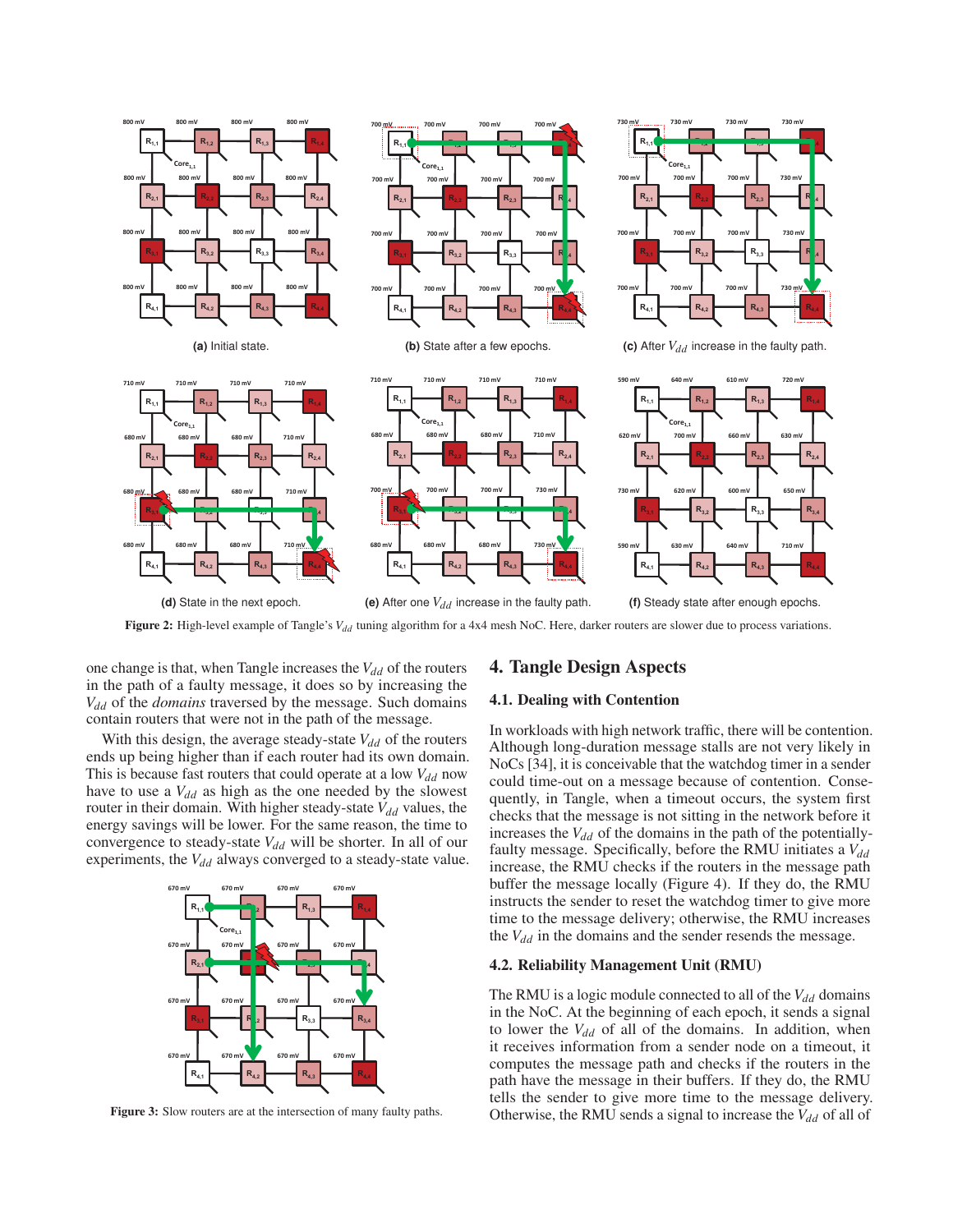

Figure 4: Handling timeouts due to congestion.

the domains in the message path, and tells the sender to resend the message.

The RMU uses a special network. The nework has very narrow links, since it only needs to transfer a few small control signals relatively infrequently. For scalability, in chips with many  $V_{dd}$  domains, the RMU network should be built in a hierarchical fashion with an H-tree structure (Figure 5). In the figure, each building block is a 4x4 mesh network with a local RMU. The local RMUs are connected to a global RMU.



Figure 5: Hierarchical design of the RMU and its network.

### 4.3. Costs of Tangle Design

Tangle has four main costs that we analyze here.

4.3.1. Cost of Voltage Regulation. Tangle needs support for multiple *V<sub>dd</sub>* domains. Voltage regulation induces a power loss of about 10% or more [24]. Consequently, to be conservative, we assume as baseline a conventional NoC without  $V_{dd}$  domains, and penalize our Tangle NoC with a 10% additional power. All the numbers reported in this paper for the power and energy consumption of a Tangle NoC always include this additional 10% power and energy overhead. In the future, we expect that, with a hierarchical, LDO-based *V*<sub>dd</sub> regulator system, the losses will be smaller (Section 2.3).

4.3.2. Cost of Error Detection and Correction. Tangle adds an 8-bit CRC to each 128-bit flit (Section 3.3). There is energy and performance overhead associated with sending these codes over the network, encoding at the source node, and checking at the destination node. In our experiments, we account for these energy and performance overheads. Note, however, that the performance overhead of CRC usage is negligible: it only adds one extra cycle for the encoding, while the error checking is done in a shadow path speculatively.

4.3.3. Cost of the RMU and its Network. As per Section 4.2, the RMU operation is simple and the links of its network are very narrow. Hence, the RMU and its network use very little area. Moreover, since they are used relatively lightly, they add a negligible energy overhead. To deal with contention timeouts (Section 4.1), the RMU network can inspect whether a given message is present in a router. For this purpose, we have comparison logic in the router's input and output buffers. This logic is off the critical path. The comparisons to the elements in a given buffer are performed sequentially, without the need for additional buffer ports. Because of the relatively low frequency of these comparisons, of message retransmission, and of *V*<sub>dd</sub> changes in general, we will see in the evaluation that the overall performance overhead of the RMU and its network is very small.

4.3.4. Cost of Message Retransmission. If we assume that a network without Tangle operates with absolutely no observed errors, then another cost of Tangle is retransmitting messages that suffered an error. Note that the number of errors induced by Tangle is small: the vast majority of the performance gains in Tangle come from exploiting the  $V_{dd}$  safety guardband, rather than from actually operating in the error region. Hence, while we model the energy and execution overhead of retransmissions, the impact is minor.

There are no explicit acknowledgment messages beyond the response messages provided by the cache coherence protocol. In typical protocols, there are always responses: a read request is followed by a response with the data requested; a write request is followed by a response with the write completion acknowledgment, and an invalidation is followed by an acknowledgment. In case the protocol does not provide a response for a transaction, we need to add it to Tangle. The requests are temporarily kept in buffers at the network entry ports. A buffer entry is deallocated when its corresponding response is received. If the response does not come within a certain time window, a timeout occurs. We model the energy overhead of these buffers as part of Tangle's overhead.

### 5. Experimental Methodology

To evaluate the potential of Tangle, we use a comprehensive methodology involving CAD tools for synthesis and critical path extraction, architecture-level systematic and random process-variation modeling, and microarchitectural simulation of a multiprocessor chip with an NoC for performance and energy. Details of each component follow, along with a description of the benchmarks.

We use the Verilog implementation of a virtual channel router from [41]. We modify this wormhole-switched router design to get a state-of-the-art 3-stage router similar to the one used in [40]. Next, the Synopsys Design Compiler is used to perform a timing analysis on this design. For each stage, we extract the 32 slowest paths and their netlists. These paths can potentially cause timing violations due to parameter variations.

We use a 3-stage router rather than a more aggressive singlecycle one for two reasons. First, single-cycle routers tend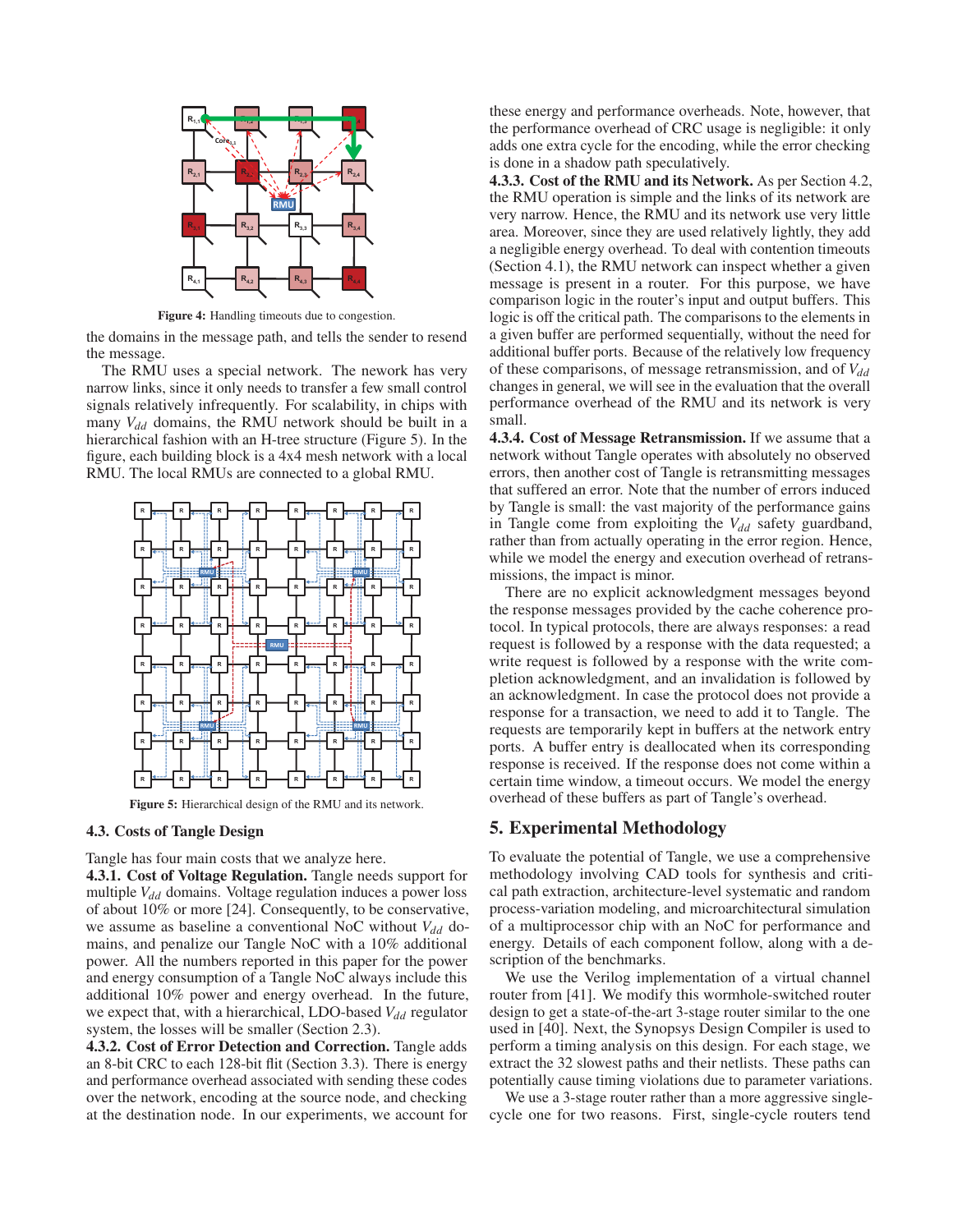|                                       | Core Architecture Parameters                    |  |  |  |  |  |
|---------------------------------------|-------------------------------------------------|--|--|--|--|--|
| Cores per chip; frequency             | 64; 1GHz                                        |  |  |  |  |  |
| Fetch, issue, and commit              | 2 per cycle                                     |  |  |  |  |  |
| ROB; Ld/St queue                      | 64 entries; 16/16 entries                       |  |  |  |  |  |
| Issue queue; I-fetch queue            | 64 entries; 32 entries                          |  |  |  |  |  |
| Branch (BR) predictor                 | Tournament (bimodal + 2-level)                  |  |  |  |  |  |
| BR target buffer; history table       | 1024 entries, 2-way; 2048 entries               |  |  |  |  |  |
| <b>Memory System Parameters</b>       |                                                 |  |  |  |  |  |
| L1 data cache                         | 32KB, 2-way, 2 cycles latency, 64B line         |  |  |  |  |  |
| L1 instr. cache                       | 32KB, 2-way, 2 cycles latency, 64B line         |  |  |  |  |  |
| L <sub>2</sub> cache                  | 32MB shared, static 64-bank addressing          |  |  |  |  |  |
|                                       | Bank: 8-way, 64B line, 6 cycles latency (local) |  |  |  |  |  |
| Main memory                           | 260 cycles latency, 4 memory controllers        |  |  |  |  |  |
| Tangle Network-on-Chip Parameters     |                                                 |  |  |  |  |  |
| Topology; routing                     | 8x8 2D-mesh; X-Y (and Y-X) wormhole routing     |  |  |  |  |  |
| Number virtual channels               | 2 per each physical channel                     |  |  |  |  |  |
| Buffer depth in router                | 8 flits                                         |  |  |  |  |  |
| Min. $V_{dd}$ tuning step             | $10mV$ , 20 cycles latency                      |  |  |  |  |  |
| Max. $V_{dd}$ tunings per epoch       | 2 times                                         |  |  |  |  |  |
| Retransmission buffer depth           | 8 messages                                      |  |  |  |  |  |
| Nominal $V_{dd}$                      | $825mV$ (includes guardband)                    |  |  |  |  |  |
| Length of an epoch                    | 50,000 cycles                                   |  |  |  |  |  |
| Num. routers per $V_{dd}$ domain      | 16, 4, 1 (default)                              |  |  |  |  |  |
| Penalty to all Tangle NoCs            | 10% power and energy due to $V_{dd}$ regulation |  |  |  |  |  |
| <b>Process Variation Parameters</b>   |                                                 |  |  |  |  |  |
| Tech. node; V <sub>dd</sub> guardband | 11nm:10%                                        |  |  |  |  |  |
| Total $V_{th}$ ( $\sigma/\mu$ )       | 12.5% (equal random & systematic)               |  |  |  |  |  |
| Total $L_{eff}$ ( $\sigma/\mu$ )      | 6.25% (equal random & systematic)               |  |  |  |  |  |
| Correlation range $\phi$              | 0.1 (for both $V_{th}$ and $L_{eff}$ )          |  |  |  |  |  |

Table 1: Default architecture and variation parameters. The memory hierarchy latencies refer to round-trip from the processor.

to operate at a slower clock rate, and single cycle per hop is actually achieved only when the load is low. Second, these routers often rely on speculative operation, which makes them less energy efficient [28].

To account for process variation, we use an updated version of VARIUS [42] called VARIUS-NTV [21]. Since we explore a future chip design, we perform the variation modeling at 11*nm*. The baseline chip is composed of 64 nodes with private L1, an NoC with 64 routers, and 64 banks of a shared L2. To obtain the timing error rates due to process variation, we first generate the chip floorplan. Next, the logic efforts, which we extract from the synthesis phase, are used to enable a better delay modeling of the different stages of routers.

We use a cycle-level microarchitectural simulator of a multiprocessor chip with an NoC [40]. The simulator models both performance and energy consumption. As shown in Table 1, the baseline design of the network has 64 routers in an 8x8 2D-mesh. Each router has 5 physical channels (PCs), including the local port from the corresponding core to the router, and 2 virtual channels (VCs) multiplexed onto each PC for deadlock-free routing. A data message consists of six 128-bit flits and we use a buffer depth of 8 flits per VC. We model a wormhole-switched network with deterministic X-Y routing and credit-based flow control. For response messages, we use Y-X routing to overlap the forward and backward routes between a pair of source and destination nodes. The router, along with the proposed modifications, is implemented in structural RTL Verilog and synthesized using the Synopsys Design Compiler with Nangate 45*nm* open cell library. It is then scaled down to 11*nm* based on rules given in [2] and technology parameters from the ITRS report [19].

The simulator also models the processors and caches. The processors are 2-issue out-of-order Alpha DEC EV4-like cores. The frequency of the cores is set to 1*GHz*, to save power and enable full-system operation under a typical power envelope.

We explore different network configurations. For example, we perform experiments with 16, 4, or 1 router per  $V_{dd}$  domain in the network. Given that we are examining a future chip design, the default system in our evaluation has 1 router per  $V_{dd}$ domain. We also vary the size of the network from 4x4 nodes to 10x10 nodes for scalability analysis. For each network size, we employ VARIUS-NTV to generate chips with representative parameter variation profiles.

After the  $V_{dd}$  of a router has been increased, its  $V_{dd}$  *Hold* period (Section 3.5) is computed as follows. For an 8x8 mesh network, it is known that the average length of a path is  $\approx$ 16/3. Therefore, the expected period until faulty messages are drained from the network with no contention is: 2 (number of VCs)  $\times$  8 (maximum buffer depth per VC)  $\times$  3 (number of router stages)  $\times$  16/3 (average length of a path) = 256 cycles. We conservatively set the *Hold* period to 300 cycles.

The dynamic and leakage power numbers are generated using Orion [49] or, for some important measures such as the power in the buffers of the routers, using our synthesis experiments. Recently, there have been some concerns about the accuracy of Orion's results [16, 46]. However, these concerns primarily target Orion's power consumption in router buffers, and Orion's router area estimation. We do not use either of these estimations. For the power in the router buffers, our synthesis experiments estimate about 6.54*mW*, compared to the 6.93*mW* reported in [46] as generated by SPICE.

For our experiments, we run 15 multi-programmed workloads. They are a subset of those used in [34]. Of these workloads, 3 are commercial (sap, sjas, and tpcw), 9 are engineering (429.mcf, 433.milc, 436.cactusADM, 437.leslie3d, 450.soplex, 459.GemsFDTD, 470.lbm, 471.omnetpp, and 483.xalancbmk) and 3 are scientific (art, ocean, and swim). We use Sim-Point [43] to select representative windows of instructions for simulation. For each workload, we use 8-15 simpoints. As a result, each core executes at least 5M instructions after warm-up.

## 6. Evaluation

In this section, we start by evaluating different aspects of the Tangle design. Then, we perform a design space exploration and, finally, analyze the sensitivity of our results to several circuit and technology-based parameters.

### 6.1. Main Results

6.1.1. Probability of a Timing Error. Figure 6 considers a chip with a Tangle NoC and a given process variation profile. It shows the probability of a timing error in each of the three pipeline stages of the  $64$  routers, as a function of the  $V_{dd}$ applied. Figures 6a, 6b, and 6c correspond to the first, second, and third stages of the pipeline, respectively. In a figure, each curve corresponds to a particular router in the NoC.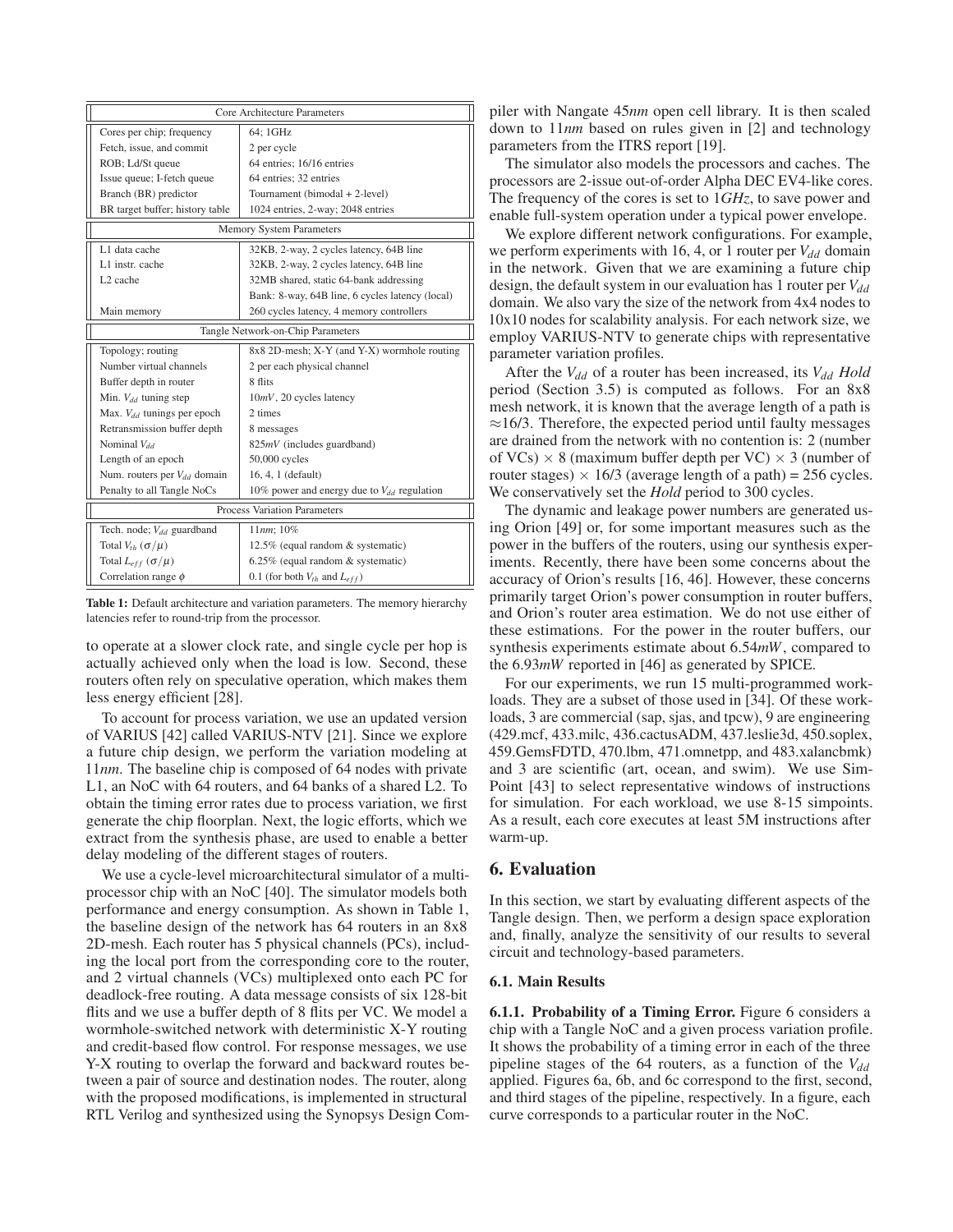

**(c)** Probability of error as a function of  $V_{dd}$  in the third stage.

**Figure 6:** Impact of  $V_{dd}$  on the probability of a timing error in a particular stage of the router pipeline across all 64 routers of the NoC.

In the figure, the Y-axes are logarithmic. Hence, there is a rapid increase in the probability of a timing error as we reduce the  $V_{dd}$ . We can observe that process variations induce a wide distribution of the minimum error-free  $V_{dd}$  across the chip. For *Vdd* values above 750*mV*, all the 64 routers are largely free of error; the chance of error in any stage of any router is less than  $10^{-18}$  errors per cycle, which is equal to a few decades of operation without errors. However, some routers can operate in a  $V_{dd}$  as low as around 550 $mV$  without errors. Finally, as can be seen in the figure, the first stage of the router pipeline is the one that imposes the most restrictions on the timing requirements. The reason is that it has relatively longer critical paths.

6.1.2. Voltage of Routers over Time. Figure 7 shows the *Vdd* of 4 routers under Tangle over time. The plot also shows a curve for the average  $V_{dd}$  of all of the 64 routers in the NoC. This experiment was conducted while running the sap workload. The X-axis is shown in number of epochs. The initial  $V_{dd}$  of all the routers starts at 825*mV*. The  $V_{dd}$  reduces rapidly during the first few epochs. Then, the  $V_{dd}$  step size gradually shrinks to limit the fluctuations around the optimal values. After around 30 epochs, the  $V_{dd}$  of each router becomes stable, with small oscillations. At that point, one of the routers ends up operating below 600*mV*, while another operates above 700 $mV$ . The average  $V_{dd}$  of the routers converges to 650 $mV$ , which is a significant reduction from the initial  $V_{dd}$  value.



**Figure 7:**  $V_{dd}$  of different routers stabilizing over time. There is wide variation in the final  $V_{dd}$  of different routers across the system.

Figure 8 shows a snapshot of the  $V_{dd}$  map of the routers in our 8x8 Tangle system, running sap, after the *V*<sub>dd</sub> values stabilize. The systematic component of process variation causes a spatial correlation in the  $V_{dd}$  of the routers. As can be seen, Tangle enables the routers to operate at a wide range of  $V_{dd}$  values, ranging from 590*mV* to 730*mV*. This wide range provides an excellent opportunity for power savings. If we used a single *Vdd* for the whole NoC, the system would have to operate at 730 $mV$ . It is also interesting to compare these  $V_{dd}$  values to the curves in Figure 6. We see that Tangle attains  $V_{dd}$  values that are close to the minimum  $V_{dd}$  values of the routers.

| 730 630 650 700 690 680 620 720 |  |  |  |
|---------------------------------|--|--|--|
| 630 670 600 620 660 680 600 590 |  |  |  |
| 660 650 680 660 670 640 660 660 |  |  |  |
| 700 590 610 630 680 610 630 690 |  |  |  |
| 680 640 660 610 640 600 690 730 |  |  |  |
| 640 650 640 620 670 610 630 660 |  |  |  |
| 630 620 600 610 710 630 650 630 |  |  |  |
| 700 660 670 670 670 680 640 660 |  |  |  |

**Figure 8:**  $V_{dd}$  of the routers in an 8x8 Tangle NoC after the  $V_{dd}$  stabilize. The lighter colors show lower *V<sub>dd</sub>* values.

In all the experiments, we observe that Tangle settles the *Vdd* in just a few milliseconds. Application phases tend to be at least 100*ms* long [43]. This gives Tangle ample time to stabilize the  $V_{dd}$ . Furthermore, temperature changes occur at the granularity of seconds. Hence, Tangle can easily adapt  $V_{dd}$ to temperature changes as well.

6.1.3. Energy Savings for Different Voltage Domain Sizes. The primary objective of Tangle is to reduce the energy consumption of the NoC by variation-aware reduction of  $V_{dd}$  without changing the frequency. Figure 9 shows the relative energy consumption of the Tangle NoC over a conventional NoC (i.e., one with no  $V_{dd}$  reduction and no  $V_{dd}$  domains) for different applications. In the figure, we keep the NoC fixed with 64 routers, and vary the size of the  $V_{dd}$  domains, from 1 router per domain to 4, and to 16. Recall that we penalize the Tangle NoC with a 10% extra energy due to  $V_{dd}$  regulation inefficiencies.

The figure shows that Tangle attains substantial energy reductions for all the workloads. For the future chip with one router per  $V_{dd}$  domain, Tangle reduces the energy by 28% on average. As we increase the  $V_{dd}$  domain size, the energy saved decreases. The reason is that, when an error is detected,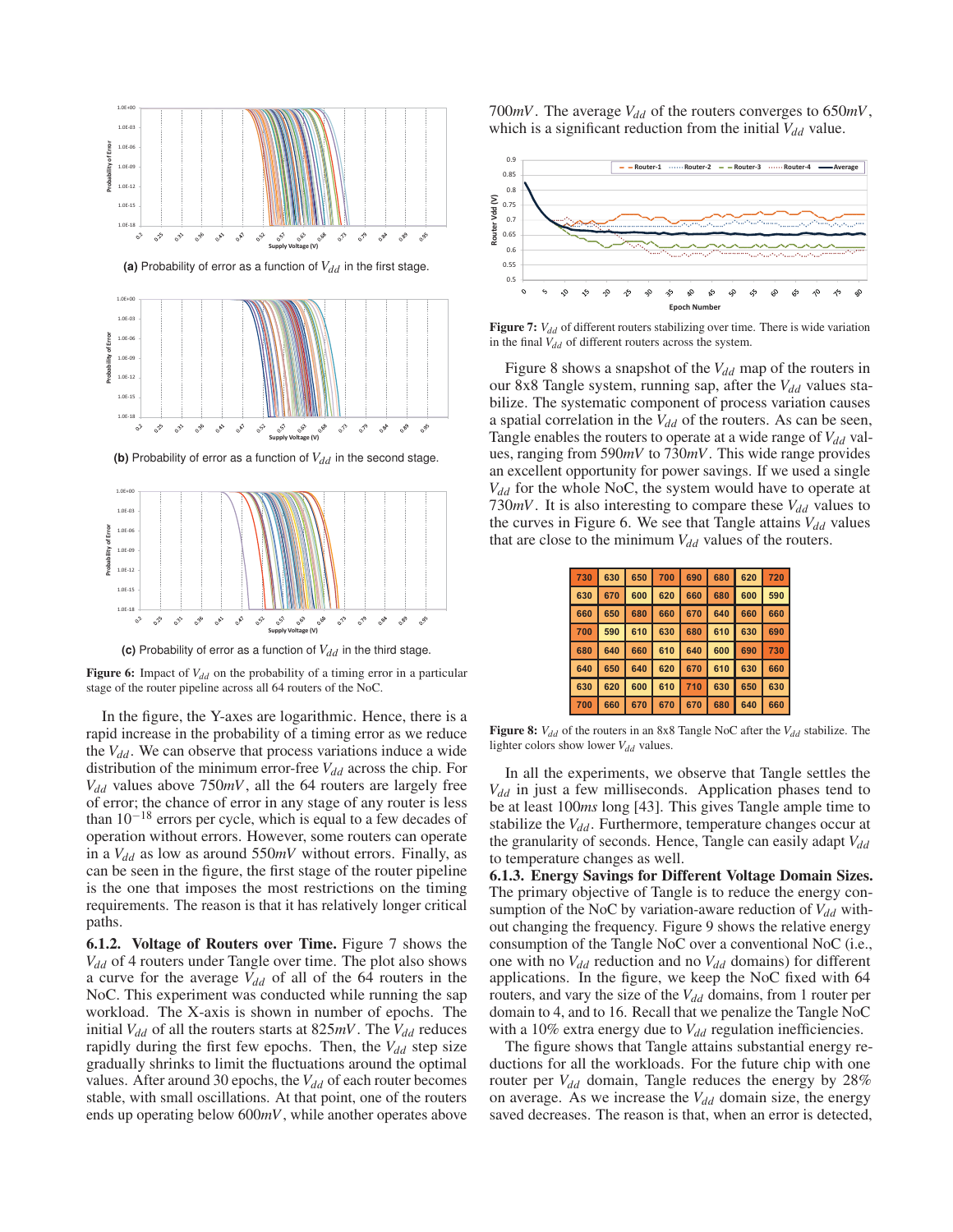

Figure 9: Normalized energy consumption of a 64-router Tangle NoC with different numbers of routers per  $V_{dd}$  domain.

Tangle increases the  $V_{dd}$  for a larger number of routers. This causes some routers to have a higher  $V_{dd}$  than they strictly need. Nonetheless, Tangle is robust in the presence of multiple routers per *V<sub>dd</sub>* domain. For 16 routers per domain, which can be easily supported with current technology, the average energy reduction of Tangle is 22%.

6.1.4. Energy Savings for Different NoC Sizes. Figure 10 shows the relative energy consumption of the Tangle NoC over a conventional NoC for different mesh NoC sizes. The figure shows bars for NoCs with 16, 36, 64, and 100 routers. Each router is associated with one processor. We use our default of one router per *V<sub>dd</sub>* domain.



Figure 10: Normalized energy consumption of a Tangle NoC with different numbers of routers.

As shown in the figure, Tangle obtains substantial energy reductions across different NoC sizes. The average energy saved for 16, 36, 64, and 100 router NoCs is 35%, 32%, 28%, and 26%, respectively. We can see that Tangle is a scalable scheme. However, the relative energy savings reduce as the NoC increases in size. The reason is that the average distance between communicating nodes increases with the NoC size. This means that, on an error, Tangle will modify the  $V_{dd}$  of a larger number of routers. Effectively, the granularity of  $V_{dd}$ tuning becomes coarser, and there is less control over the exact *Vdd* of each router. To overcome this issue, in very large NoCs, we can split long paths into several shorter paths, and perform error checking more frequently as a message travels in the network. For instance, if a path from source to destination is 20 hops, we can split it into two paths and perform the error checking at the tenth hop and at the destination.

6.1.5. Performance Overhead. Tangle can add performance overhead to the execution — the result of message timeouts and retransmissions, and of periods of stall due to  $V_{dd}$  tuning. This overhead, however, is very small. Figure 11 shows the execution time of the applications using the Tangle NoC normalized to the execution time using a conventional NoC. The figure shows the data while varying the number of routers in the NoC from 16 to 100. We can see that the average performance overhead of Tangle for all the NoC sizes is around 1%. This is a negligible overhead.



Figure 11: Normalized execution time of the applications running on a Tangle NoC with different numbers of routers.

It can be shown that the performance overhead of Tangle NoCs with multiple routers per  $V_{dd}$  domain is also negligible.

#### 6.2. Design Space Exploration

There are many hardware and policy parameters involved in the design of Tangle. However, due to space considerations, we only present the exploration of a few parameters that have especially interesting behaviors. They are: the size of  $V_{dd}$ step increases in a router, the maximum number of  $V_{dd}$  step increases allowed per epoch, and the use of variable- versus fixed-sized *V<sub>dd</sub>* step changes. To reasonably determine the best value of each parameter, we study the impact of that parameter on the average  $V_{dd}$  of all the routers, after they stabilize in an 8x8 Tangle mesh. Further, we study the impact of each parameter on the number of epochs needed for the Tangle system to converge to stable  $V_{dd}$  values.

6.2.1. Size of Voltage Step Increases in a Router. In this section, we analyze the best ratio of  $\Delta V_{inc}$  to  $\Delta V_{dec}$ . This analysis is shown in Figure 12. Given a certain  $V_{dd}$  tuning epoch, we want to know, for a  $\delta$  decrease of  $V_{dd}$  (at the beginning of the epoch), how many  $\delta$ s we should increase the  $V_{dd}$  by, as soon as an error is detected. We varied the  $\Delta V_{inc}$  from  $\delta$  to 3 $\delta$ s in this experiment. As we increase  $\Delta V_{inc}$ ,  $V_{dd}$  values can be changed at a faster rate, and fewer steps are required to get to higher  $V_{dd}$  values. However, there is less control over the  $V_{dd}$  of each router. This results in higher average  $V_{dd}$  values (Figure 12a), although it reduces the number of epochs that it takes for the convergence of the algorithm (Figure 12b). In practice, our main concern is to keep the  $V_{dd}$  low, while the performance overhead of our design is already low enough that reducing the number of epochs needed for the convergence of the algorithm will not make any difference in performance. Consequently, we set  $\Delta V_{inc}$  to be equal to  $\Delta V_{dec}$ .

6.2.2. Maximum Number of Voltage Step Increases per Epoch. The next parameter that we study is the maximum number of *V<sub>dd</sub>* step increases allowed in an epoch. As shown in Figure 13, we vary this parameter from 2 to 8. We did not try allowing only a single  $V_{dd}$  increase per epoch because, in such a scenario, the increase can at most undo the  $V_{dd}$  reduction that occurred at the beginning of the epoch — never bring the  $V_{dd}$ higher than that. This eventually results in intolerable overheads. From the figure, we see that, when we allow many  $V_{dd}$ increases per epoch, the average  $V_{dd}$  of the routers increases slightly (Figure 13a). This is because, due to the end-to-end error detection used, we may induce several consecutive *V<sub>dd</sub>*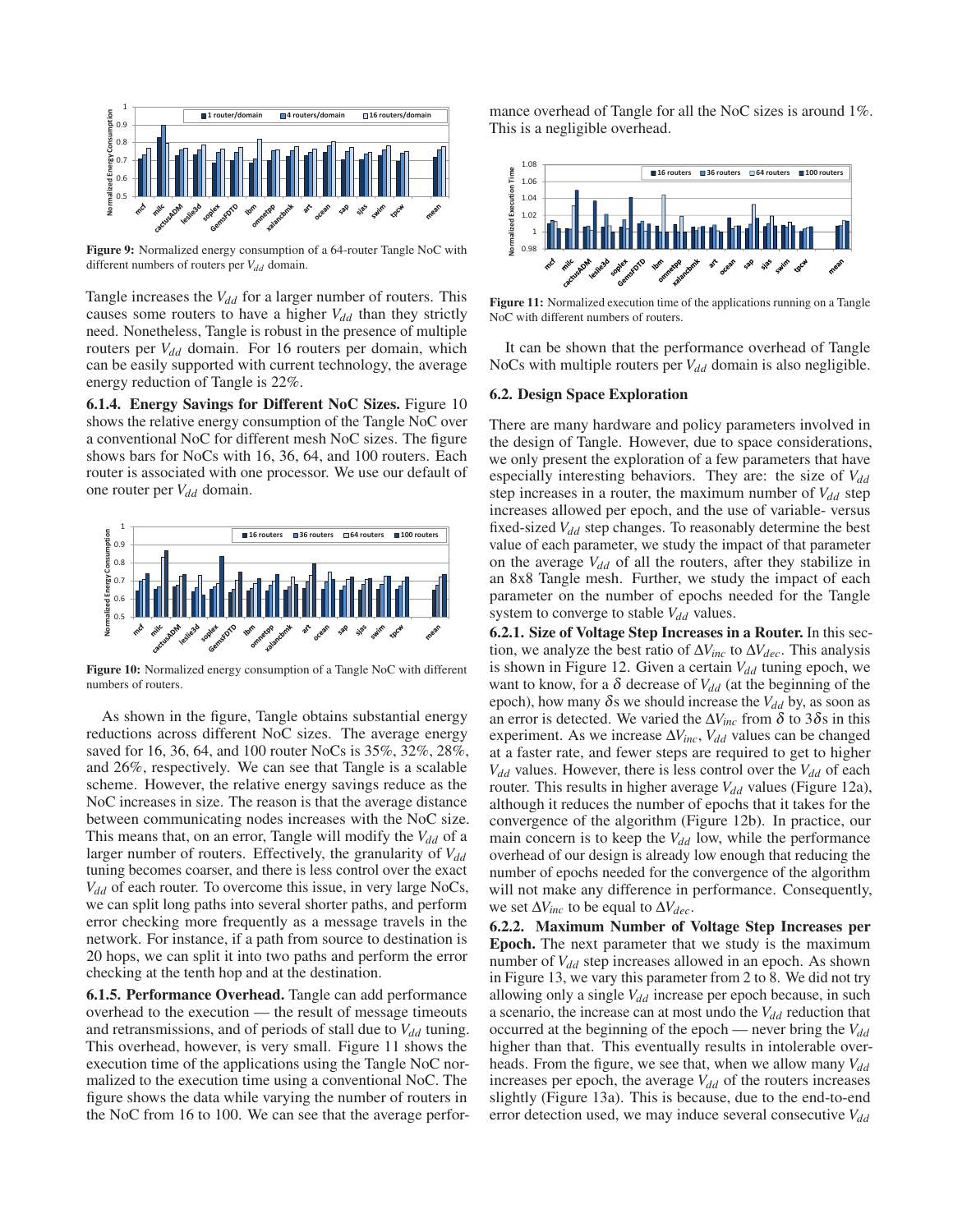

**Figure 12:** Effect of varying  $\Delta V_{inc}$  on the average  $V_{dd}$  obtained, and the number of epochs needed to obtain stable  $V_{dd}$  for the routers in an 8x8 Tangle NoC.



Figure 13: Effect of varying the maximum number of times that we allow a  $V_{dd}$  step increase in an epoch.

increases for routers that are already operating above their optimal  $V_{dd}$  value. As the same time, when we allow many  $V_{dd}$ increases per epoch, the system takes relatively fewer epochs to converge (Figure 13b). This is mainly due to the fact that the set of *V<sub>dd</sub>* values that Tangle will converge to is higher. Overall, we set the maximum number of  $V_{dd}$  step increases to two. The reason behind this is that we get a lower average  $V_{dd}$ .

6.2.3. Variable- vs Fixed-Sized Voltage Step Changes. The last design parameter that we study is whether to use variablesized or fixed-sized  $V_{dd}$  step changes. With variable-sized changes, we start with a relatively large step (i.e., 50*mV* for  $\Delta V_{inc}$  and  $\Delta V_{dec}$ ) and gradually reduce it as  $V_{dd}$  gets to low values. For our experiment, we set the minimum  $V_{dd}$  step change to 10*mV* for both approaches. Hence, the fixed-sized approach always uses 10*mV* changes. Through experimentation, we find that both approaches achieve almost the same average  $V_{dd}$  values after stabilization. However, as can be seen in Figure 14, the variable-sized approach reaches these  $V_{dd}$ values considerably faster. Hence, we use the variable-sized approach in our design.



Figure 14: Number of epochs needed to achieve stable  $V_{dd}$  values with variable-sized or fixed-sized  $V_{dd}$  step changes.

### 6.3. Sensitivity Analysis

We now analyze the sensitivity of our energy and performance results to the  $V_{dd}$  tuning latency, the minimum  $V_{dd}$  tuning step size, and the  $V_{dd}$  guardband.

6.3.1. Voltage Tuning Latency. We study the sensitivity of Tangle to the latency of  $V_{dd}$  changes (in  $10mV$  steps). We set the latency to 5, 20, 50 or 100 cycles. Based on what has been proposed in the literature, we use 20 cycles as the default latency for Tangle — although even faster approaches are being currently explored [24]. As we increase the latency to 50 and 100 cycles, we get only small changes in the energy savings and the performance overhead. Specifically, with 100 cycles, the energy savings of Tangle decrease to 26% of the conventional NoC energy (rather than 28%). In addition, the performance overhead over the conventional NoC reaches 2%. 6.3.2. Minimum Voltage Tuning Step Size. Figure 15 examines the impact of the minimum  $V_{dd}$  tuning step size on the energy savings of Tangle. We vary this parameter from 5*mV* to  $20mV$ . As the step size increases, the control over the  $V_{dd}$  of each router becomes coarser. This reduces the stability on the  $V_{dd}$  values across the system, and eventually results in higher  $V_{dd}$  values. Based on the state-of-the-art  $V_{dd}$  regulation techniques [27], we set the default minimum step size in Tangle to 10*mV*. If we had to set the minimum step size to 20*mV*, the energy savings of Tangle would decrease to 21% of the conventional NoC energy (rather than 28%). The performance overhead remains almost the same across the different  $V_{dd}$ tuning step sizes.



Figure 15: Varying the minimum  $V_{dd}$  tuning step in Tangle.

6.3.3. Voltage Guardband. Finally, we consider the impact of the *Vdd* guardband on the energy savings of Tangle. Fig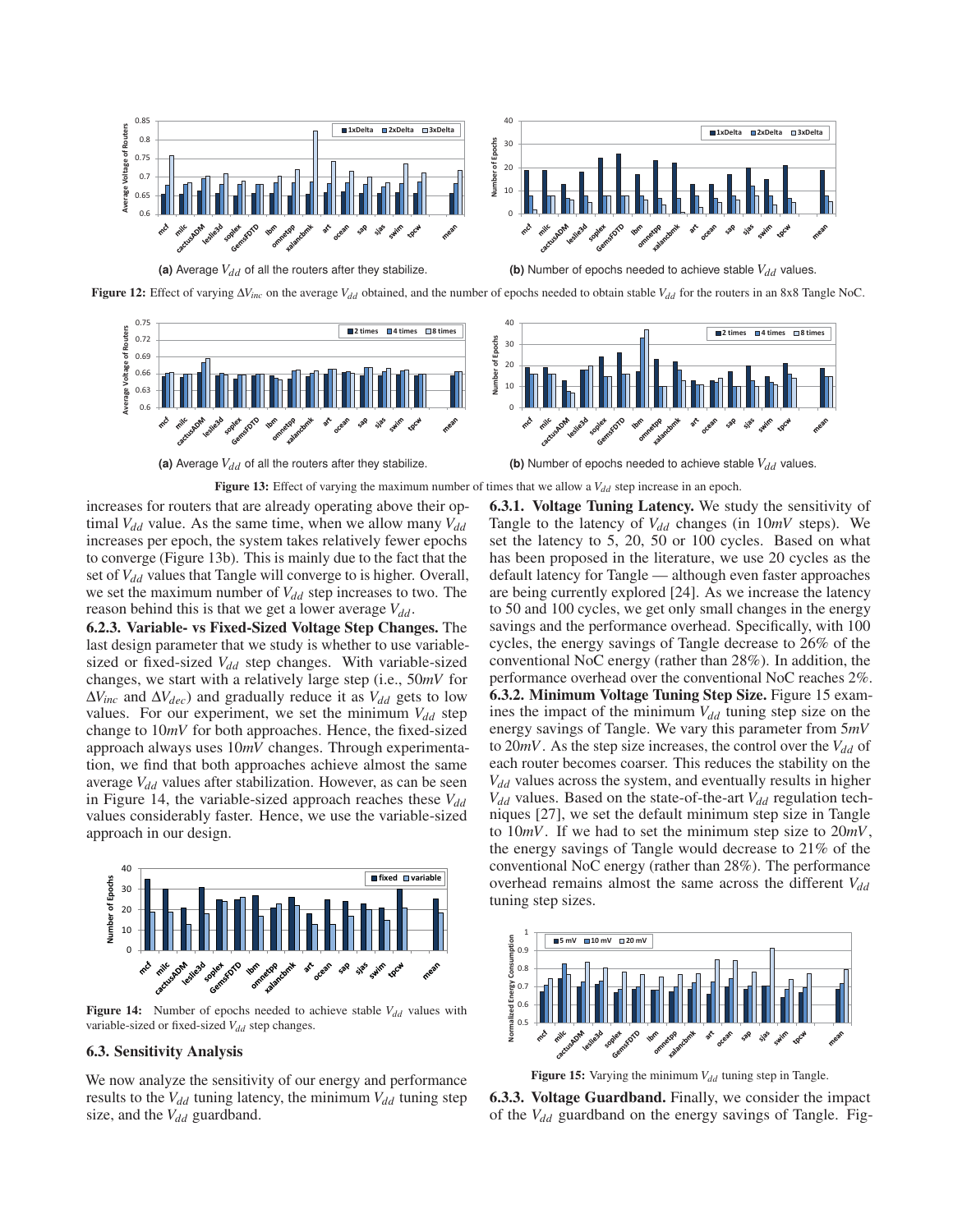ure 16 shows the energy consumption of the Tangle NoC over a conventional NoC for different *V*<sub>dd</sub> guardbands. We consider guardbands of 5%, 10% (our default one), 15%, and 20%. As expected, the more conservative the conventional NoC is (i.e., the higher its  $V_{dd}$  guardband is), the higher the gains of Tangle are. For a 20% guardband, the average energy reduction of Tangle is nearly 40%.



Figure 16: Normalized energy consumption of a Tangle NoC for different *Vdd* guardbands.

Figure 17 shows similar data when the 64-router NoC is organized with different numbers of  $V_{dd}$  domains. Specifically, it shows the energy consumption of the Tangle NoC over a conventional NoC for 1 router per  $V_{dd}$  domain, 4, and 16. To reduce the number of bars, the figure only shows the average across all the workloads. As expected, as we increase the number of routers per  $V_{dd}$  domain, the energy savings decrease slowly. Overall, however, Tangle's gains are robust across a variety of environments.



Figure 17: Normalized energy consumption of a 64-router Tangle NoC for different  $V_{dd}$  guardbands and different numbers of routers per  $V_{dd}$  domain.

# 7. Related Work

There have been many proposals for reliable NoC designs. Some have focused on the impact of wearout and process variations. Nicopoulos et al. evaluated the impact of process variations on NoCs with rigorous circuit analysis [37]. Their analysis does not include a fault model or the impact of faults at the system level. Vicis is a redundancy-based microarchitectural technique that provides system-level fault-tolerance for routers in an NoC when dealing with a few hard faults caused by gradual wearout [12]. Fu et al. consider both process variations and negative bias temperature instability (NBTI) effects on NoC router pipelines [13]. Li et al. studied the design of an NoC under process variations and realized that a high degree of process variations can force major design modifications to the underlying network architecture [29]. Ogras et al. explored the effectiveness of multiple voltage-frequency domains when dealing with deep sub-micron process variations in NoCs [39].

Orthogonal to these efforts, there are studies that focus on network links and try to compensate for the timing variations of the links by automatic detection and time borrowing or cycle tuning [33, 44]. Time borrowing or stealing is a technique that has been used to tackle process variations in the processor pipeline [30, 32, 47]. However, this class of techniques, if applied to routers, requires circuit-level modification to the underlying router design, and it is mostly done statically during manufacturing time. This prevents these techniques from adapting to the runtime conditions of the system. Additionally, for high degrees of process variations, these proposals require changes to the timing characteristics of the circuit.

A bus-encoding technique has been proposed to decrease the crosstalk between communication wires and prevent adversarial switching patterns [45]. In addition, many techniques have been proposed which look at the fault tolerance of both links and routers in the presence of permanent and transient faults [1, 9, 40]. This class of solutions incur higher overheads as they are proactive and deal with all types of faults in the same way. Instead, our goal is to adjust the circuit parameters to avoid these failures in the NoC. To enhance the energy efficiency and reduce the buffering requirements in an NoC, Kodi et al. advocate multi-purposing repeater logic on links as storage elements [25].

### 8. Conclusion

This paper presented a novel approach to save energy in an on-chip network in the presence of process variations. The proposal, called Tangle, monitors the errors of messages as they traverse the network and, based on the observations, dynamically decreases or increases the  $V_{dd}$  of groups of network routers. With Tangle, the different  $V_{dd}$  values applied to different groups of network routers progressively converge to their lowest, variation-aware, error-free values — always keeping the network frequency unchanged. This saves substantial network energy.

In a simulated 64-router network with  $4V_{dd}$  domains, Tangle reduced the network energy consumption by an average of 22% with negligible performance impact. In a future network design with one  $V_{dd}$  domain per router, Tangle lowered the network  $V_{dd}$  by an average of 21%, reducing the network energy consumption by an average of 28% with negligible performance impact.

### References

- [1] D. Bertozzi, L. Benini, and G. de Micheli. Low Power Error Resilient Encoding for On-Chip Data Buses. DATE, 2002.
- [2] S. Borkar. Design Challenges of Technology Scaling. *IEEE Micro*, 19(4):23–29, July 1999.
- [3] S. Y. Borkar. Designing Reliable Systems from Unreliable Components: The Challenges of Transistor Variability and Degradation. *IEEE Micro*, 25(6):10–16, 2005.
- [4] S. Y. Borkar. Future of interconnect fabric: a contrarian view. In *SLIP*, 2010.
- R. C. Bose and D. K. Ray-Chaudhuri. On A Class of Error Correcting Binary Group Codes. *Information and Control*, 3(1):68–79, 1960.
- [6] N. P. Carter, A. Agrawal, S. Borkar, R. Cledat, H. David, D. Dunning, J. Fryman, I. Ganev, R. A. Golliver, R. Knauerhase, R. Lethin, B. Meister, A. K. Mishra, W. R. Pinfold, J. Teller, J. Torrellas, N. Vasilache, Venkatesh, and J. Xu. Runnemede: An Architecture for Ubiquitous High-Performance Computing. In *HPCA*, Feb. 2013.
- L. Chang, R. Montoye, B. Ji, A. Weger, K. Stawiasz, and R. Dennard. A Fully-Integrated Switched-Capacitor 2:1 Voltage Converter with Regulation Capability and 90% Efficiency at 2.3A/mm2. In *Symposium on VLSI Circuits*, June 2010.